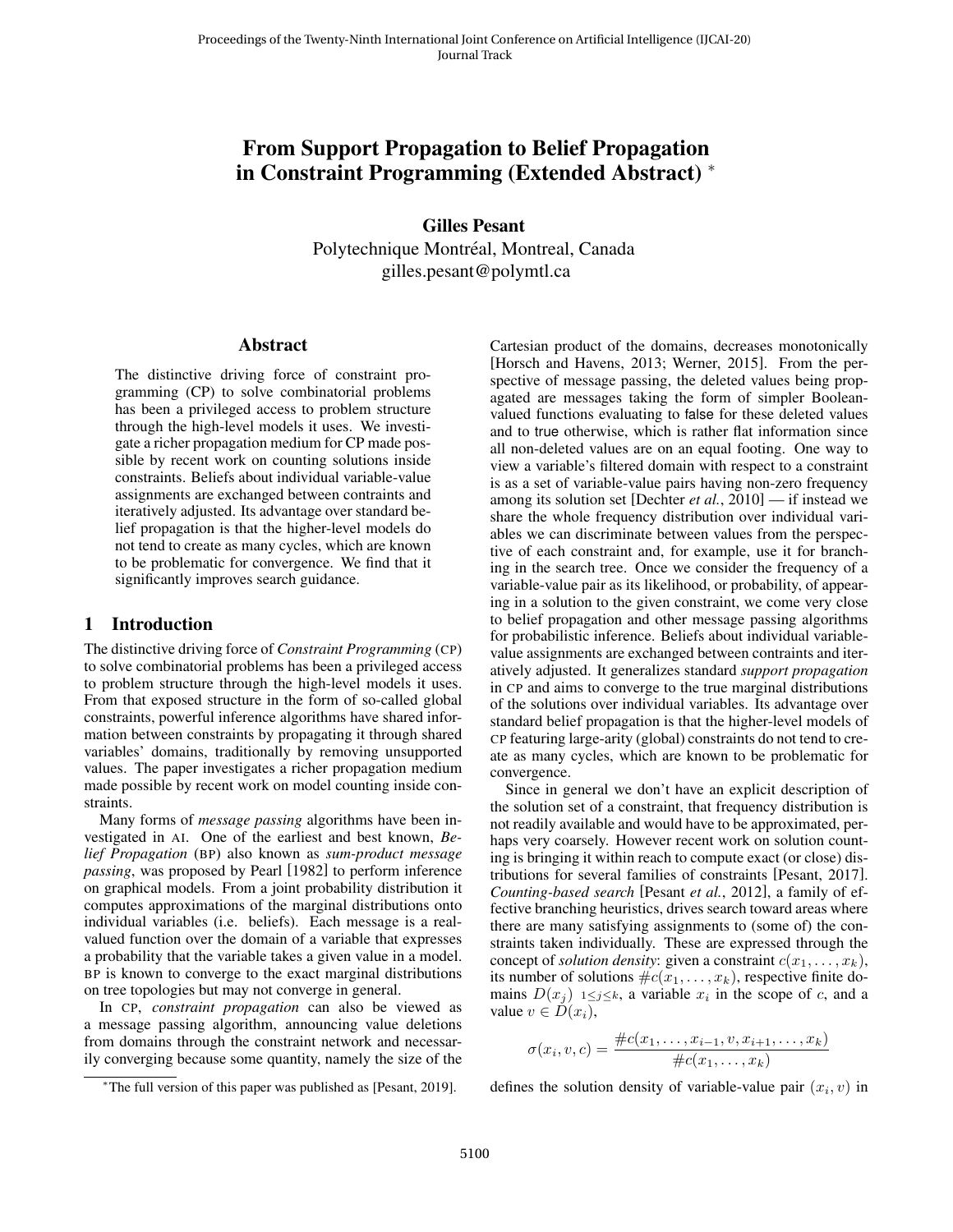Proceedings of the Twenty-Ninth International Joint Conference on Artificial Intelligence (IJCAI-20) Journal Track

<span id="page-1-0"></span>

|                                                                         |   | 1/2      | 1/2 |   |
|-------------------------------------------------------------------------|---|----------|-----|---|
|                                                                         | 0 | 1/2      | 1/2 | 0 |
| $\begin{matrix} \sigma_a \ \theta_b \ \theta_c \ \theta_d \end{matrix}$ |   | $\Omega$ |     | 0 |
|                                                                         |   | O        |     | 0 |

Table 1: True marginals

constraint  $c$ , given as the fraction of solutions to  $c$  which include that assignment. Depending on the constraint and the combinatorial structure it encapsulates, such counting may be intractable. Nevertheless the recent work on countingbased search has provided efficient algorithms to count either exactly or approximately for several important families of constraints [\[Pesant](#page-4-5) *et al.*, 2012; [Brockbank](#page-4-6) *et al.*, 2013; [Pesant, 2015\]](#page-4-7).

There is a well-established connection between probabilistic inference and weighted model counting [\[Chavira and Dar](#page-4-8)[wiche, 2008\]](#page-4-8). From the perspective of *weighted counting*, the concept of solution density has an underlying assumption that the likelihood of values in each domain follows a uniform distribution, thereby leading to all solutions having equal weight. We need to abandon this assumption and consider arbitrary distributions arising from the variable-to-constraint messages that reflect the belief acquired from the other constraints and which is iteratively adjusted.

The paper promotes a richer propagation medium in CP, made possible by extending the work on solution density to weighted counting inside constraints and close in spirit to message passing algorithms. It also contributes an instantiation of belief propagation that is less affected by cycles through the use of higher-order potentials corresponding to CP's global constraints, weighted-counting algorithms for some of the latter, and a publicly-available implementation for further research.

# 2 An Example

Consider the following example to illustrate our approach:

i. alldifferent $(a, b, c)$ 

ii.  $a + b + c + d = 7$ 

iii. 
$$
c \leq d
$$

three constraints with variables  $a, b, c, d \in \{1, 2, 3, 4\}$ . There are two solutions to that CP problem:  $(a = 2, b = 3, c = 1)$  $1, d = 1$ ) and  $(a = 3, b = 2, c = 1, d = 1)$ . Even if we enforce domain consistency on each constraint, no filtering occurs. To solve it we would thus be left to branch on variables having identical domains.

Variable  $a$  takes value  $2$  in one of the two solutions, value 3 in one solution as well, and values 1 and 4 in no solution. If we look at the set of solutions as a multivariate discrete distribution, its projection onto a yields  $(0, 1, 1, 0)$  and under the assumption that either solution is equally likely the marginal probability distribution for a is then  $\theta_a = \langle 0, 1/2, 1/2, 0 \rangle$ . Table [1](#page-1-0) gives the marginal for each variable and Table [2,](#page-1-1) the marginals local to each constraint taken individually and over its own set of solutions. We see that from the point of view of the alldifferent constraint and for variable  $a$  (line

<span id="page-1-1"></span>

|                                                     |       | 2    | 3    |      |
|-----------------------------------------------------|-------|------|------|------|
| $\theta^i$                                          | 1/4   | 1/4  | 1/4  | 1/4  |
| $\overset{\sigma}{\theta^{ii}}$<br>$\boldsymbol{a}$ | 10/20 | 6/20 | 3/20 | 1/20 |
| $\theta_b^i$                                        | 1/4   | 1/4  | 1/4  | 1/4  |
| $\theta_b^{ii}$                                     | 10/20 | 6/20 | 3/20 | 1/20 |
|                                                     | 1/4   | 1/4  | 1/4  | 1/4  |
| $\bar{\theta}^i_c \theta^{ii}_c$                    | 10/20 | 6/20 | 3/20 | 1/20 |
| $\theta^{iii}$                                      | 4/10  | 3/10 | 2/10 | 1/10 |
| $\theta^{ii}$                                       | 10/20 | 6/20 | 3/20 | 1/20 |
| $\overset{\circ}{\theta}$ <sup>d</sup>              | 1/10  | 2/10 | 3/10 | 4/10 |

Table 2: Marginals local to each constraint

<span id="page-1-2"></span>

|                                                                         |     |     | 3   |     |
|-------------------------------------------------------------------------|-----|-----|-----|-----|
|                                                                         | .01 | .52 | .46 | .01 |
|                                                                         | .01 | .52 | .46 | .01 |
| $\begin{matrix} \theta_a \ \theta_b \ \theta_c \ \theta_d \end{matrix}$ | .98 | .02 | .00 | .00 |
|                                                                         | .90 | .10 | .00 | .00 |

Table 3: Computed marginals after ten iterations

 $\theta_a^i$ ) each value is equally likely since it appears in the same number of solutions to that constraint. Whereas for that same variable but from the point of view of the linear equality constraint (line  $\theta_a^{ii}$ ) value 1 is ten times more likely than value 4. Note also that for variable  $d$  the two local marginals give conflicting beliefs.

Table [3](#page-1-2) presents the computed marginals after ten iterations of belief propagation on this CP model using exact weighted counting on each constraint. Note how close these got to the true marginals in Table [1.](#page-1-0) To motivate our interest in taking advantage of the high-level modelling typically present in CP, made up of a relatively low number of high-arity constraints, consider Table [4](#page-2-0) showing the impact of replacing the alldifferent constraint by its decomposition into three disequality constraints:  $a \neq b$ ,  $a \neq c$ ,  $b \neq c$ . The computed marginals are much further from the true marginals.

# 3 Belief Propagation in a CP Solver

Our prototype<sup>[1](#page-1-3)</sup> is built on top of MiniCP, a recent bare-bones open-source CP solver developed for academic purposes and written in Java [\[Michel](#page-4-9) *et al.*, 2017]. Though few constraints and filtering algorithms are currently implemented, its small and clean architecture made it easier to implement the required architectural changes to the core of the solver without worrying about the potential impacts on a more complex system. We briefly describe the main changes.

In our setting a message corresponds to the frequency (marginal) distribution of a variable. In order to maintain the marginal distribution of a variable, each value in its domain is given a weight attribute. Variables are provided with simple methods to receive and send messages: incoming messages from constraints are combined by multiplying them and an outgoing message sent to a constraint excludes its own contribution to the distribution (this is termed the *outside belief*).

<span id="page-1-3"></span><sup>&</sup>lt;sup>1</sup>Its current implementation is available at [https://github.com/](https://github.com/PesantGilles/MiniCPBP) [PesantGilles/MiniCPBP](https://github.com/PesantGilles/MiniCPBP)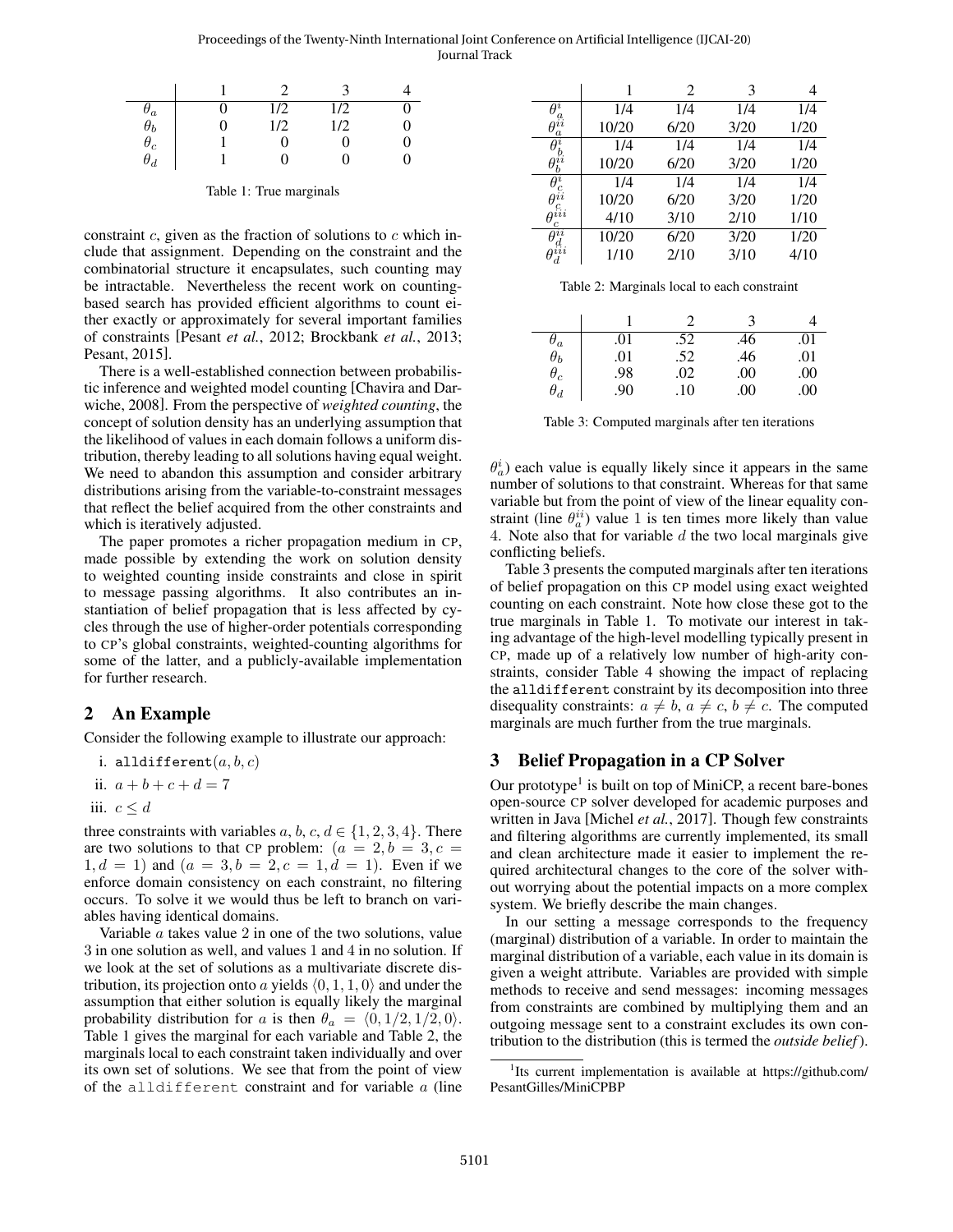Proceedings of the Twenty-Ninth International Joint Conference on Artificial Intelligence (IJCAI-20) Journal Track

<span id="page-2-0"></span>

| $\sigma_a$ | .37 | .40 | .20 | .03 |
|------------|-----|-----|-----|-----|
| $\theta_b$ | .37 | .40 | .20 | .03 |
| $\theta_c$ | .61 | .37 | .02 | .00 |
| $\theta_d$ | .40 | .45 | .13 | .02 |

Table 4: Computed marginals after ten iterations but using a decomposition of alldifferent

Constraints are also provided with methods to receive and send messages, and another method to perform the weighted counting.

Message passing is synchronized in two phases: in the first phase constraints receive messages from the variables and then update their beliefs by performing weighted counting based on these updated marginal distributions; in the second phase marginals for the variables are reset, constraints send back messages to the variables, and marginals are normalized. This goes on for a fixed number of iterations.

We solve a problem by backtrack search as usual. At each node of the search tree we perform belief propagation and then branch based on the computed marginals.

# 4 Weighted Model Counting

The main technical challenge of this approach is to design efficient weighted model counting algorithms for each family of constraints. Because each has a different combinatorial structure, the kind of algorithm required likely differs as well. We present some of them here.

## 4.1 Table

The table $(x_1, x_2, \ldots, x_k, T)$  constraint restricts the sequence of variables  $\langle x_1, x_2, \ldots, x_k \rangle$  to take on a combination of values appearing in  $T$ , the set of allowed tuples. The Compact Table algorithm [\[Demeulenaere](#page-4-10) *et al.*, 2016] implementing the table constraint computes bit sets  $T_{xv} \subseteq T$  identifying for each variable-value pair  $(x, v)$  the tuples in which it appears. It also maintains a bit set  $S$  of currently-supported tuples (those that could be a solution to the constraint given the current domains of the variables). Counting the solutions in which  $x = v$  then simply amounts to computing the cardinality of  $T_{xv} \cap S$ . For weighted counting we first compute the weight of each currently-supported tuple  $\langle v_1, v_2, \ldots, v_k \rangle$ as the product of the outside belief of each pair  $(x_i, v_i)$  and sum the relevant weights for each  $T_{xv}$ .

## 4.2 Sum and Regular

The sum $(x_1, x_2, \ldots, x_k, y)$  constraint enforces  $y =$  $\sum_{i=1}^{k} x_i$ . It can be used to state inequalities and weighted sums as well. As previously proposed to achieve domain consistency and to compute solution densities for knapsack constraints [\[Pesant and Quimper, 2008\]](#page-4-11), conceptually we build a layered graph where each path from the first to the last layer represents a solution, with each component arc corresponding to an individual variable assignment. The only difference here is that now each arc carries a weight equal to the outside belief of the corresponding variable assignment and that instead of storing the number of incoming and outgoing paths at each node, we store *weighted* sums  $\pi_{in}$  and  $\pi_{out}$ of incoming and outgoing paths respectively where a path's weight is the product of the weights on its component arcs. We compute them through standard forward and backward passes and then use these weighted sums to compute the local beliefs for each variable-value pair.

The regular $(x_1, x_2, \ldots, x_k, \mathcal{A})$  constraint restricts the sequence of variables  $\langle x_1, x_2, \ldots, x_k \rangle$  to spell out a word belonging to the regular language recognized by automaton  $A$ . The same approach can be used for regular constraints since a similar layered graph has been proposed to achieve domain consistency and to count solutions [\[Pesant](#page-4-5) *et al.*, [2012\]](#page-4-5).

## 4.3 Among

The among $(x_1, x_2, \ldots, x_k, V, c)$  constraint makes variable c correspond to the number of occurrences of values from set V in  $\{x_1, x_2, \ldots, x_k\}$ . By introducing binary indicator variables  $y_1, y_2, \ldots, y_k$  such that  $y_i = 1 \Leftrightarrow x_i \in V$  we rewrite an among constraint as  $sum(y_1, y_2, \ldots, y_k, c)$  and use its weighted counting algorithm.

### 4.4 Alldifferent

The alldifferent $(x_1, x_2, \ldots, x_k)$  constraint restricts variables  $x_1, x_2, \ldots, x_k$  to take on distinct values. The one-to-one correspondence between solutions to an alldifferent constraint and maximum matchings in the associated bipartite graph is well known. Counting such matchings in turn corresponds to computing the *permanent* of the adjacency matrix  $A = (a_{ij})$  of the bipartite graph,

$$
\text{per}(A) = \sum_{p \in \mathcal{P}} \prod_{i=1}^{k} a_{i, p(i)}
$$

where  $P$  denotes the set of all permutations of  $\{1, 2, \ldots, k\}$ . Unfortunately this is a  $\#P$ -complete problem (one of the socalled "hard to count – easy to decide" problems) [\[Valiant,](#page-4-12) [1979\]](#page-4-12). Nevertheless it is a well-studied problem, even for more general nonnegative matrices, for which several upper bounds have been proposed [\[Soules, 2003\]](#page-4-13) and even polytime randomized approximation algorithms [\[Jerrum](#page-4-14) *et al.*, 2001]. We will cast our weighted counting problem as that of computing the permanent of a nonnegative matrix built from the marginals.

We first construct matrix A by setting  $a_{ij}$  to the outside belief about variable  $x_i$  taking value j. We interpret the permanent of  $A$  as a weighted counting of maximum matchings: if  $a_{ij} = 1$  its participation in a matching is fully counted; the smaller  $a_{ij}$  is, the more it will be discounted;  $a_{ij} = 0$ still means that no matching includes the corresponding assignment. For each variable  $x_i$  and value j, the (unnormalized) local belief is equal to the weighted counting of matchings that include assignment  $x_i = j$ , which we evaluate as the permanent of the sub-matrix of  $A$  obtained by removing row  $i$  and column  $j$ . We compute that permanent exactly for sub-matrices whose size does not exceed a given small threshold  $\tau$  and otherwise use a quick-to-compute upper bound (bound  $U^3$  from [\[Soules, 2003\]](#page-4-13)) thus getting an approximate weighted counting.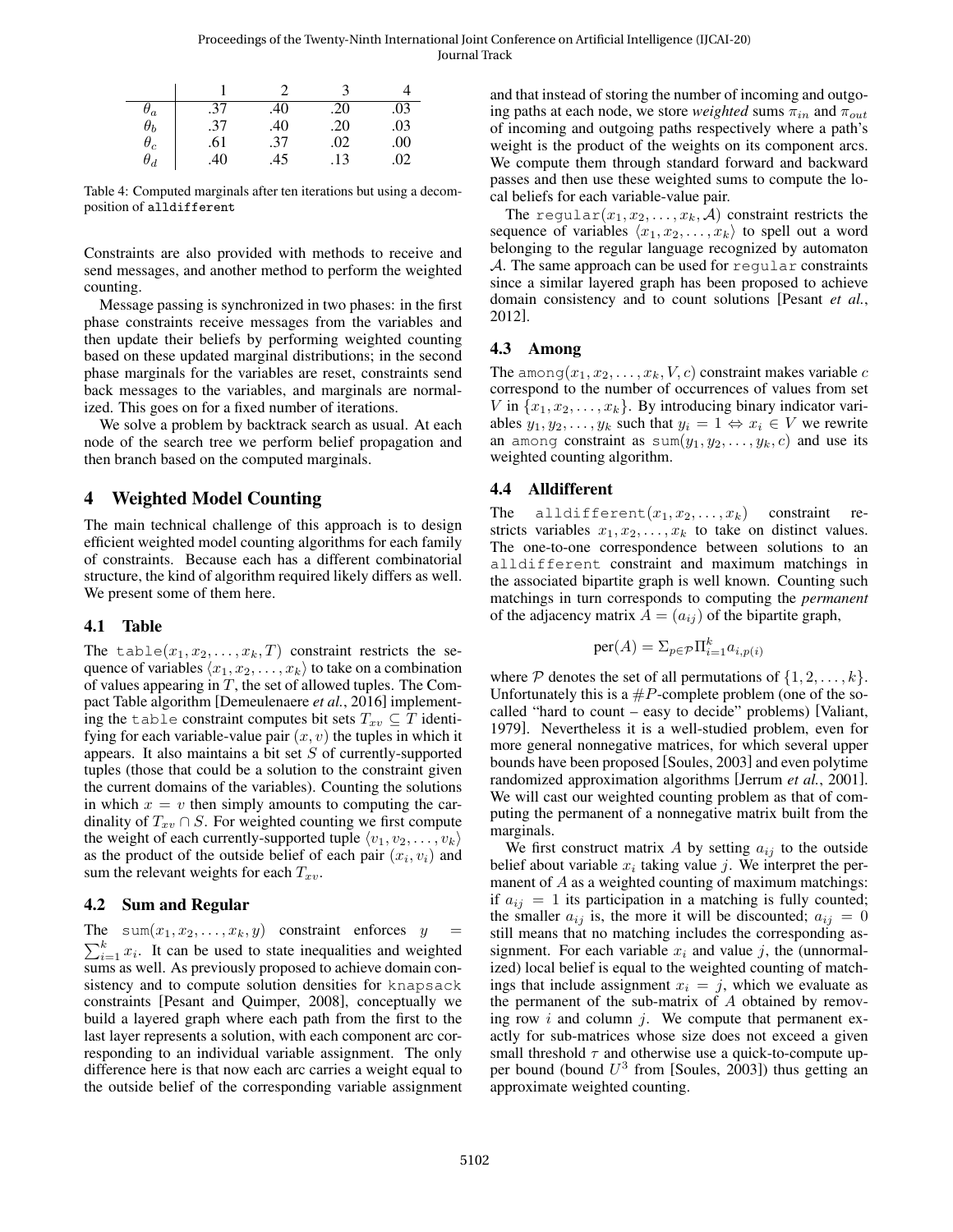Proceedings of the Twenty-Ninth International Joint Conference on Artificial Intelligence (IJCAI-20) Journal Track

<span id="page-3-1"></span>

Figure 1: Number of instances solved with respect to the number of fails (left) and computation time (right) for the Primes instances.

# 5 Combinatorial Search

We investigate CP-based belief propagation's search guidance to find a solution to constraint satisfaction problems. We use the following two-way branching heuristic: max-strength assigns the variable-value pair exhibiting the largest positive difference between its marginal and the reciprocal of the domain size (i.e. its *marginal strength*) and disallows it upon backtracking. As a baseline we use minimum domain size variable ordering with random value ordering and report the average result over ten runs.

We report on three combinatorial problems from the  $XCSP3$  repository<sup>[2](#page-3-0)</sup> that can be modelled using the constraints from the previous section: Latin Square, Magic Square, and Primes. We stop an individual run after one hour of computation time.

#### 5.1 Primes

The CP model for the Primes instances features 100 variables and many sum constraints. Figure [1](#page-3-1) plots the number of instances solved against the number of failed search-tree nodes reached during search (left) and against the computation time (right). Each curve represents a particular configuration of the algorithm: mindom is our baseline branching heuristic (minimum domain size with random value ordering) with standard support propagation; all the others use the max-strength branching heuristic, with SBP/BP indicating that belief propagation is used with/without prior application of support propagation and the integer label (1, 2, 5, 10) representing the number of BP iterations used at each search-tree node.

We start with the number of fails. The SBP curves show that search guidance improves with the number of BP iterations, as expected. Remarkably for most instances the maxstrength branching heuristic guides directly to a solution, culminating at 10 iterations with 26 out of 32 instances being solved backtrack-free. Branching heuristic mindom does not guide nearly as well and only solves 4 instances backtrackfree. In general it exhibits several orders of magnitude more fails. Turning to computation time (right plot) we see that the gap between mindom and max-strength almost closes because of the computational cost of exact counting over the many sum constraints but the latter nevertheless solves a few more instances within the time limit.

<span id="page-3-2"></span>

Figure 2: Number of instances solved with respect to the number of fails (left) and computation time (right) for the Magic Square instances.

<span id="page-3-3"></span>

Figure 3: Number of instances solved with respect to the number of fails (left) and computation time (right) for the Latin Square instances.

#### 5.2 Magic Square

The CP model for these  $9 \times 9$  partially-filled instances features sum and alldifferent constraints. Figure [2](#page-3-2) shows that heuristic mindom requires on average tens of thousands of fails to solve any of them but manages to solve almost all of them given one order of magnitude more fails. SBP with 5 and 10 iterations requires a few orders of magnitude fewer fails than mindom. Because weighted counting on the alldifferent constraint is not exact until few unbound variables remain, not applying support propagation (the BP curves) deteriorates performance. Turning to computation time, even though mindom eventually catches up on the last few instances solved, for the most part it is about one order of magnitude slower than max-strength.

### 5.3 Latin Square

The CP model for these  $30 \times 30$  partially-filled instances features alldifferent constarints. Figure [3](#page-3-3) shows that heuristic mindom only manages to solve 17 out of 40 instances within the time limit on average. Again maxstrength's search guidance improves with the number of iterations and SBP 5 solves all but one instance. Because no constraint initially performs exact weighted counting here and therefore very little domain filtering will occur, not applying support propagation (the BP curves) is not advisable. Observing the foot of the SBP curves, where the number of fails is almost the same, gives an indication of the computational cost of each iteration of BP.

<span id="page-3-0"></span><sup>&</sup>lt;sup>2</sup><http://www.xcsp.org/>